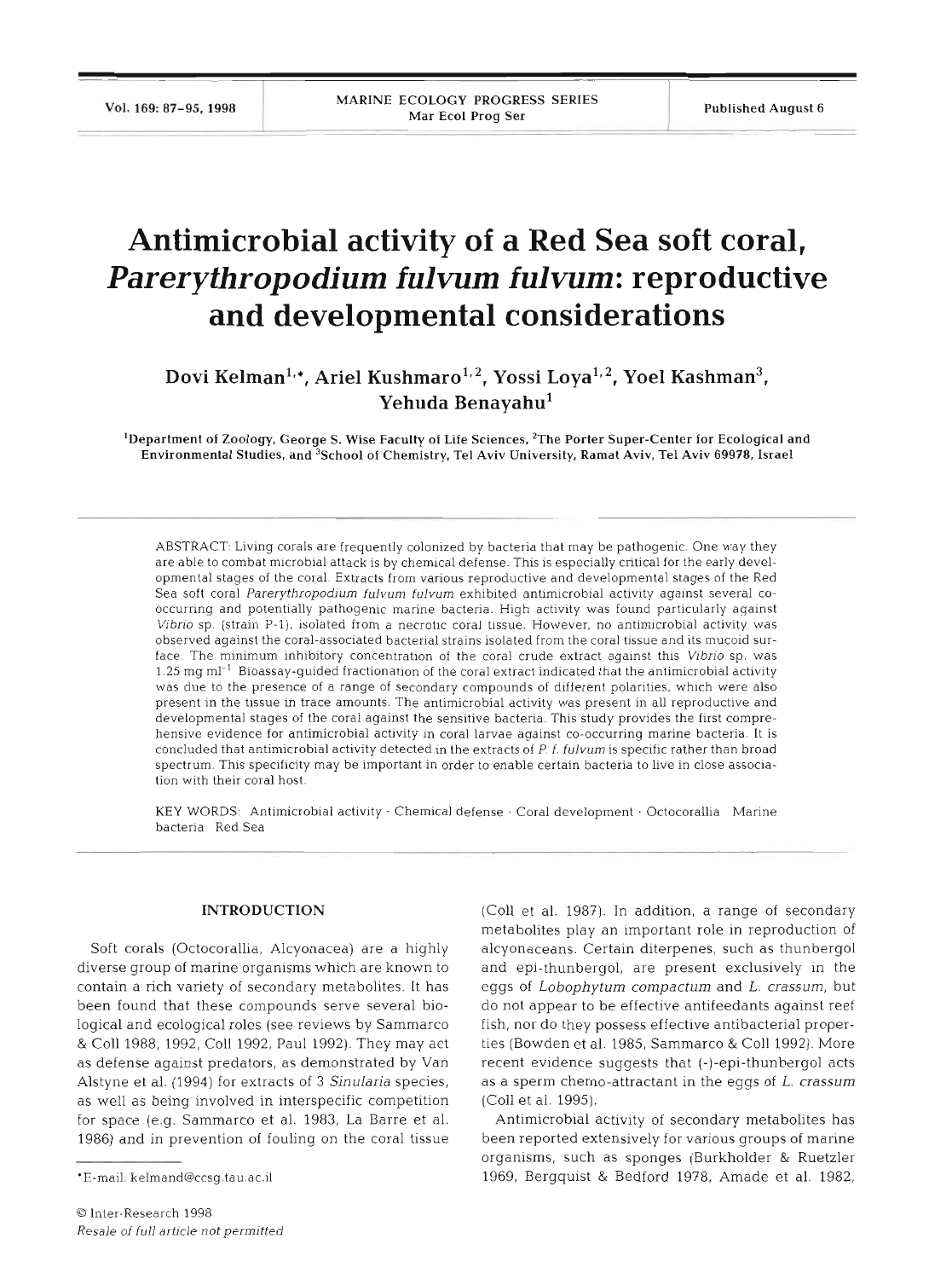McCaffrey & Endean 1985, Amade et al. 1987, Becerro et al. 1994), bryozoans (Walls et al. 1993), ascidians (Wahl et al. 1994), scleractinian corals (Koh 1997), gorgonian octocorals (Burkholder & Burkholder 1958, Kim 1994, Jensen et al. 1996) and alcyonacean soft corals, as found in the Antarctic species *Alcyonium paessleri*  and *Gersemia antarctica* (Slattery et al. 1995). Most of the above-mentioned studies examined the activity of secondary metabolites against biomedically relevant microbes, such as human pathogens or marine bacteria, that have no ecological relevance to the studied organism. A few of the recent reports have looked at the activity of secondary metabolites against ecologically relevant bacteria in order to elucidate their function in the mediation of marine sessile invertebrate interactions with bacteria (Becerro et al. 1994, Wahl et al. 1994, Slattery et al. 1995, Jensen et al. 1996). In these studies, the antimicrobial activity assays were conducted on bacteria isolated from the natural environment of the organism being studied.

Bacteria are known to be abundant and active around corals and in their surface microlayer (Mitchell & Chet 1975, Ducklow & Mitchell 1979a, Ritchie & Smith 1995). However, little information exists on the structure, composition and maintenance of such bacterial communities. The surface of living corals is covered by a muco-polysaccharide material (Ducklow & Mitchell 1979a). This provides a matrix for bacterial colonization, allowing the establishment of a 'normal bacterial community', which may be characteristic of a particular coral species (Mitchell & Chet 1975, Ducklow & Mitchell 1979a, Rublee et al. 1980, Segel & Ducklow 1982, Ritchie et al. 1994). Some of these bacteria can be pathogenic to corals, and may initiate diseases such as black band disease (Antonius 1985, Edmunds 1991) or tissue necrosis (Hodgson 1990). In addition, it has been recently demonstrated that bleaching of the Mediterranean scleractinian coral *Oculina patagonica* is caused by bacterial infection, and that this infection is temperature dependent (Kushmaro et al. 1996, 1997). Since microorganisms are ubiquitous in the marine environment, corals need to resist microbial colonization and invasion of potential pathogens, in order to prevent possible harmful effects.

Parerythropodium fulvum fulvum (Forskål 1775) is an encrusting soft coral commonly found between 3 and 40 m depth at the coral reefs of the Gulf of Eilat, Red Sea (Benayahu & Loya 1977). This species is gonochoric and reproduces annually during the summer (end of June to the beginning of August) by a unique mode of reproduction, which involves the surface brooding of embryos in a layer of mucus (Benayahu & Loya 1983). The development of these embryos to a mature planula stage lasts 6 d, at which time they detach from the colony surface and sink to the reef bottom. It has been suggested that surface brooding provides protection for the embryos during their development. As in many soft corals, *P. f. fulvum* contains a rich assemblage of secondary metabolites (Green et al. 1992). These metabolites are comprised mainly of sesquiterpenes, such as the volatile dye fulfulvene which gives the living colony its yellow color. The functions of these metabolites are still unknown.

In the current study we tested the activity of extracts from different reproductive and developmental stages of *Parerythropodium fulvum Eulvum,* in order to determine whether they provide protection against ecologically relevant and CO-occurring bacteria.

# **MATERIALS AND METHODS**

**Collection.** Samples from different reproductive and developmental stages of *Parerythropodium fulvum fulvum* were collected using SCUBA from the reef across from the Marine Biological Laboratory of Eilat (northern Red Sea) at depths of 5 to 20 m. Samples were collected during the breeding season of July to August 1995. One male and one female colony (1 and 3 g dry wt respectively) were collected for extraction since many of the colonies at our study site are being monitored in a long-term ecological study. The sex of the colonies was determined underwater by tearing a piece of coral tissue, and thus exposing the eggs or sperm sacs. Brooded embryos with mucus were collected daily from the surface of 3 to 5 different female colonies on consecutive dates throughout their 6 d developmental period, using a 50 m1 syringe. In the laboratory, some of the embryos obtained from a single colony were washed from mucus material twice with filtered seawater. After the breeding season, an additional colony with no gonads (-6 g dry wt) was collected in October 1996. All the above samples were used for the antimicrobial testing, and another colony with no gonads (l? g dry weight) was collected in May 1997 to be used for the bioassay-guided fractionation. All samples were frozen at  $-20^{\circ}$ C and transported to Tel Aviv for further analysis.

Samples for bacterial isolation were collected during April 1997 from the same location. Tissue samples (1  $\times$ 1 cm in area, n = 3) of *Parerythropodium fulvum fulvum* were selected from colonies with no epiphytic algae and transferred to 50 m1 tubes with sterile seawater. Seawater samples (n = 3) were collected *in situ*  by filling 50 m1 sterile tubes near the coral colony. Reef substrate samples (n = **3)** were scraped adjacent to P. *E. Eulvum* colonies, and placed in similar tubes. Mucus samples were collected in the laboratory from 3 colonies, by placing them onto funnels and accumulat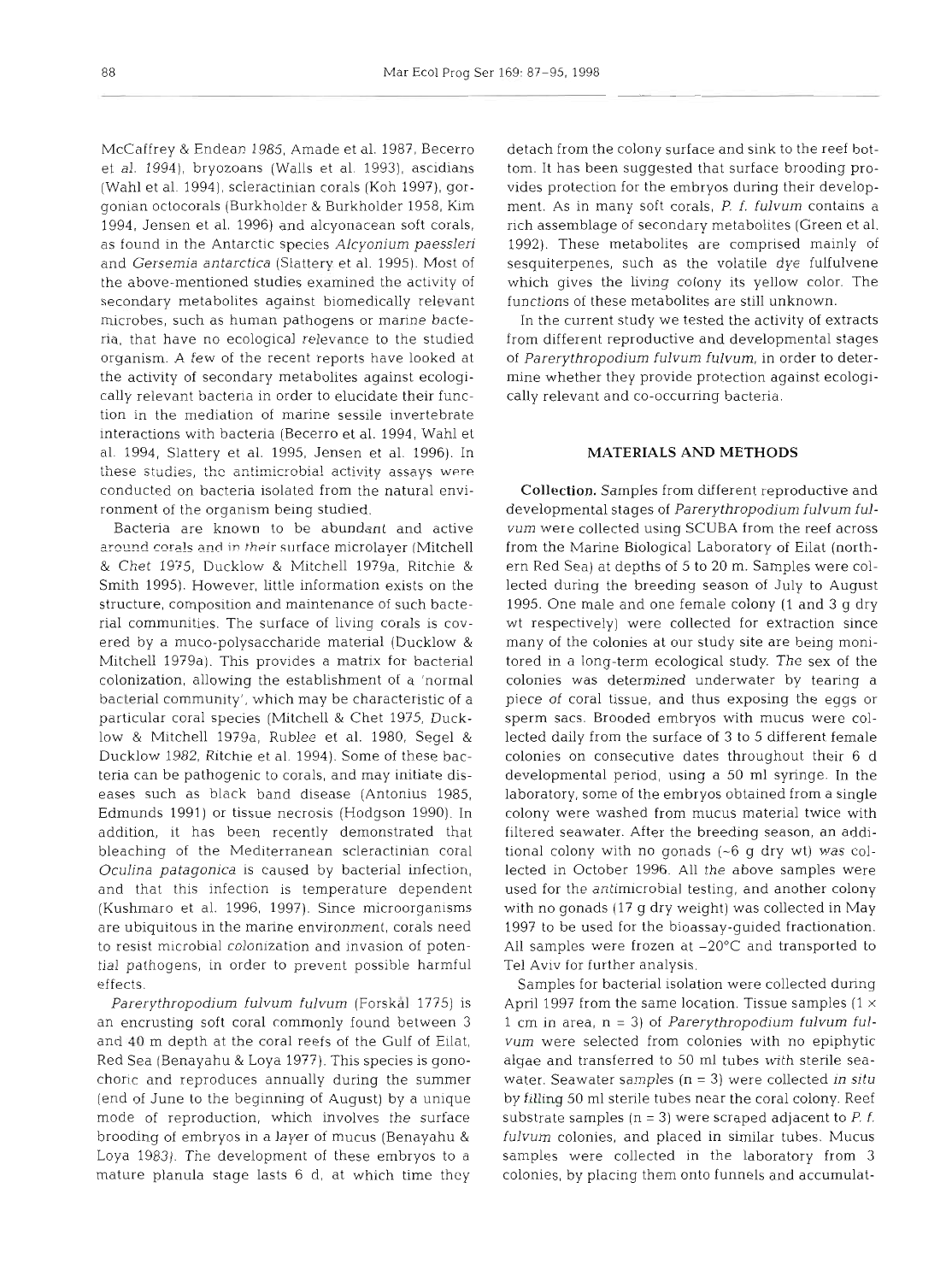ing the dripped mucus in 50 m1 sterile tubes kept on ice. Samples of necrotic tissue  $(2 \times 1 \text{ cm in area}, n = 4)$ were also collected from degraded colonies found on the reef, and placed in tubes with sterile seawater. All samples were kept at 4°C and transferred to Tel Aviv for bacterial isolation.

Bacterial isolation and characterization. The tissue and reef substrate samples were ground and suspended in sterile seawater. 10 p1 of each of the bacterial isolation samples were diluted in sterile seawater, streaked onto Marine Agar [l8 g Difco Marine Broth (MB), 9 g NaCl and 18 g Difco Bacto Agar, per liter of deionized water], and incubated at 25'C, corresponding to the ambient seawater temperature, for 3 d. The dominant colony types were restreaked on Marine Agar to obtain pure cultures.

The bacterial strains were routinely cultivated on Marine Agar or MB at 25°C. Gram reaction and cell morphology were determined microscopically. Biochemical tests (indole production, nitrate from nitrite, acidification of glucose, arginine dihydrolyase, oxidase, esculine hydrolysis, gelatinase and  $\beta$ -galactosidase utilization, and, utilization of glucose, arabinose, mannose, mannitol, maltose, gluconate, caprate, adipate, malate, citrate, phenyl-acetate, galactose, Nacetyl-glucosamine) were performed by api-20NE (micromethod tests for the identification of Gram-negative bacteria; bioMérieux sa, Marcy-l'Etoile, France). The standard api-20NE method was used, with the media being adjusted to  $3\%$  NaCl.

Sensitivity to antibiotics (10 µg ampicillin, 15 µg erythromycin, 10 μg penicillin-G, 30 μg tetracycline, 30 μg kanamycin and 10 pg streptomycin, each applied to a paper disc) was determined after incubation for 24 h at 25°C on Marine Agar.

Extraction. The samples from different reproductive and developmental stages of *Parerythropodium fulvum fulvum* (see above: 'Collection') were extracted in 20% methanol in dichloromethane. They were first sonicated for 5 min, and then extracted for 24 h at room temperature. The organic extracts were separated from the water phase using a 20 ml separation funnel, filtered, and then the solvent was removed by rotary evaporator under vacuum at 10 to  $15^{\circ}$ C bath temperature. This procedure was employed in order to avoid evaporation of volatile compounds known for P f, *fulvum* (see Green et al. 1992). The dried extracts were weighed and kept at  $-20^{\circ}$ C prior to the antimicrobial assays. The natural extract concentration of colonies of P. *f. fulvum* was determined prior to the antimicrobial assays as described by Kelman (1998), using a standard volumetric method. By this method, **3** frozen colonies were placed into a cylinder with 50 m1 of the extract solution (see above), and the volume displaced was recorded. These colonies were extracted as indi-

cated and the crute existats were weighed. This may per 30 and the crute with a mean natural concentration of 0.84 ± 0.09 mg per 30 yi (n = 3) that was used in the antimicrobial activity of extractes of the coral bacteria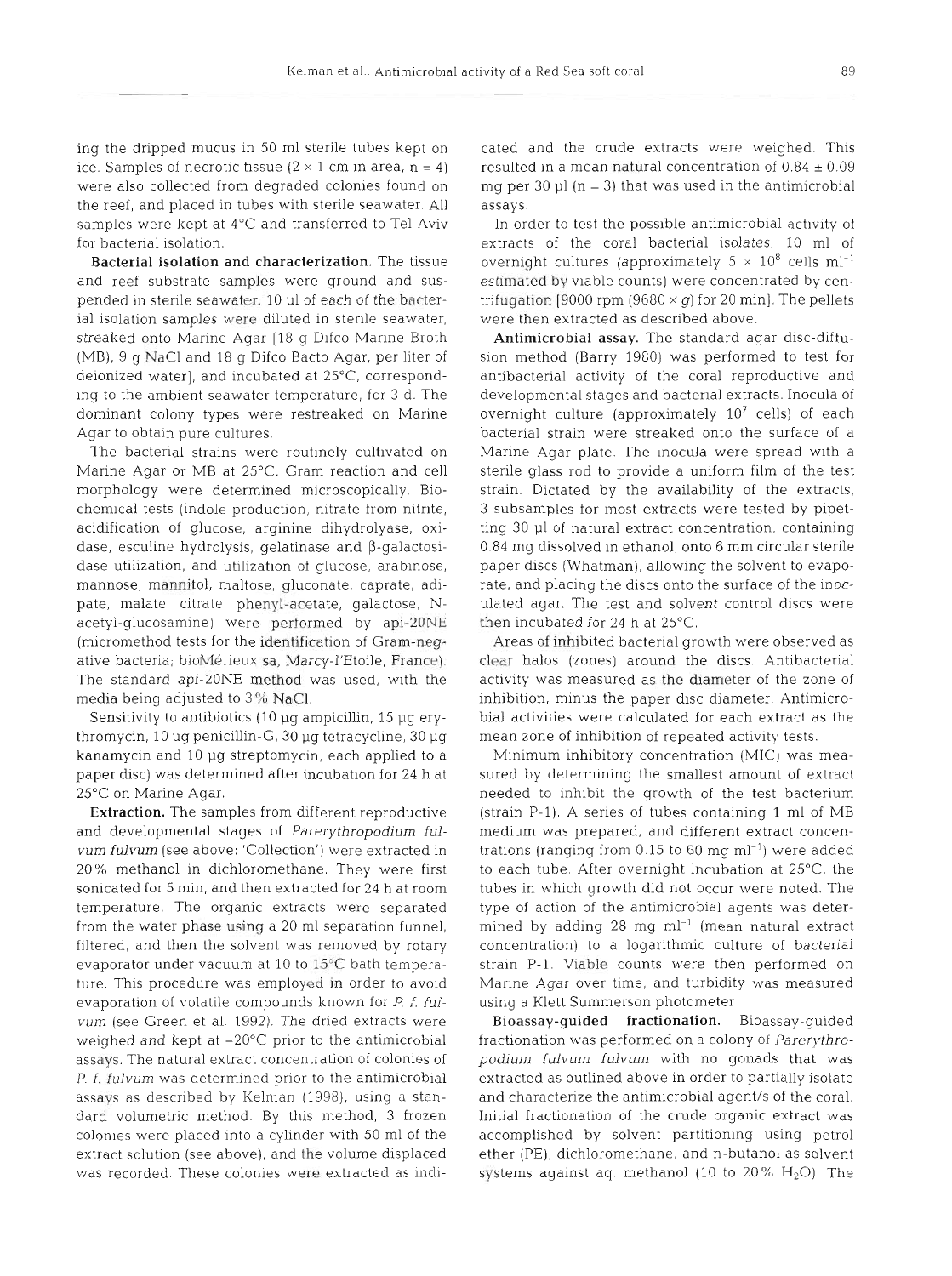fractions were evaporated to dryness under reduced pressure using a rotary evaporator, and assayed for antimicrobial activity against bacterial strain P-l. For further purification we used the fraction that exhibited appreciable activity and contained the largest amount of material. This fraction was loaded on a LH-20 Sephadex column using a 2:1:1 PE:chloroform: methanol solvent system. The fractions were assayed for antimicrobial activity and the most active fraction used for further purification. This fraction was partitioned by silica vacuum liquid chromatography (VLC), eluting with solvents of increasing polarity (from 100 % PE to 100% ethyl-acetate). A similar VLC column was then applied to one of the active fractions that contained of enough material. The resulting fractions were then assayed for antimicrobial activity. The bioassayguided fractionation was stopped before any active pure compounds were obtained due to the lack of sufficient material for further fractionation. The composition of any fraction was analyzed using thin-layer chromatography (TLC) and 'H-NMR ('H-nuclear magnetic rcsonance) spectroscopy.

Statistical analysis. The statistical analyses of the data were performed in 2 stages. First, we conducted a G-test for analyses of frequencies (Sokal and Rohlf 1995), comparing the proportion of extracts from different samples and their subsamples that did or did not exhibit antimicrobial activity, defined as zone of inhibition around the discs greater than zero. These tests were followed by a  $2 \times 2$  test of independence, comparing the pooled activity frequencies of the coral-associated bacteria with the other strains tested. Second, a series of single-classification ANOVA tests were performed on each bacterial strain against the extracts from the different reproductive and developmental stages, and on each extract type against the different bacterial strains tested. These tests were followed by post hoc compar-

Table 1. Description of isolated bacteria used in the antimicrobial assays. Bacte- *thropodium fulvum fulvum,* were rial species were identified by api-20NE method tested for antimicrobial activity

| Bacterial Source<br>strain |                                  | Gram<br>reaction         | Bacterial<br>shape  | Species                         |
|----------------------------|----------------------------------|--------------------------|---------------------|---------------------------------|
| $D-1$<br>$M-1$             | Non-gravid coral<br>Mucus        |                          | Rod                 | Pseudomonas sp.                 |
| $M-2$                      | Mucus                            |                          | Rod<br>Rod          | Pseudomonas sp.<br>Vibrio sp.   |
| $M-3$                      | Mucus                            |                          | Rod                 | Pseudomonas vesicularis         |
| $S-1$<br>$S-2$             | Reef substrate<br>Reef substrate | $\overline{\phantom{0}}$ | Rod<br>Coccobacilli | Pseudomonas sp.<br>Unidentified |
| $S-3$                      | Reef substrate                   |                          | Rod                 | Unidentified                    |
| $P-1$                      | Degradated coral                 | $\sim$                   | Rod                 | Vibrio sp.<br>Unidentified      |
| P-2<br>$SW-1$              | Degradated coral<br>Sea water    | $\sim$                   | Rod<br>Rod          | Pseudomonas sp.                 |
| $SW-2$                     | Sea water                        | $\overline{\phantom{0}}$ | Coccobacilli        | Chryseomonas sp.                |
| $SW-3$                     | Sea water                        | $^{+}$                   | Cocci               | Unidentified                    |

isons in order to determine which bacterial strain or ex-<br>tract type contributed to the overall significance. Be-<br>cause the antimicrobial activity data contained a large<br>number of zeros (see below) and were not normally di

# **RESULTS**

**Bacterial isolation and characterization**<br>Twelve strains of bacteria were isolated from sam-<br>less of *Parerythropodium fulvum fulvum wi*th no<br>ponads, from coral mucus, degraded coral, reef sub-<br>trate and from seawater ad

representing different reproductive and developmental stages of *Parery-*D-l Non-gravid coral - Rod *Pseudornonas* sp. I crobial activity was exhibited against I M-l Mucus - Rod *Pseudornonas* sp. the coral-associated bacterial strains against the 12 strains of marine bacteria at concentrations found in the living coral. While no significant antimi-SW-3 was not included in any of the tests analyzed, 122 (49%) resulted in antimicrobial activity, 98% of which was exhibited against 4 bacterial strains (S-l, P-l, SW-1, SW-2). Strain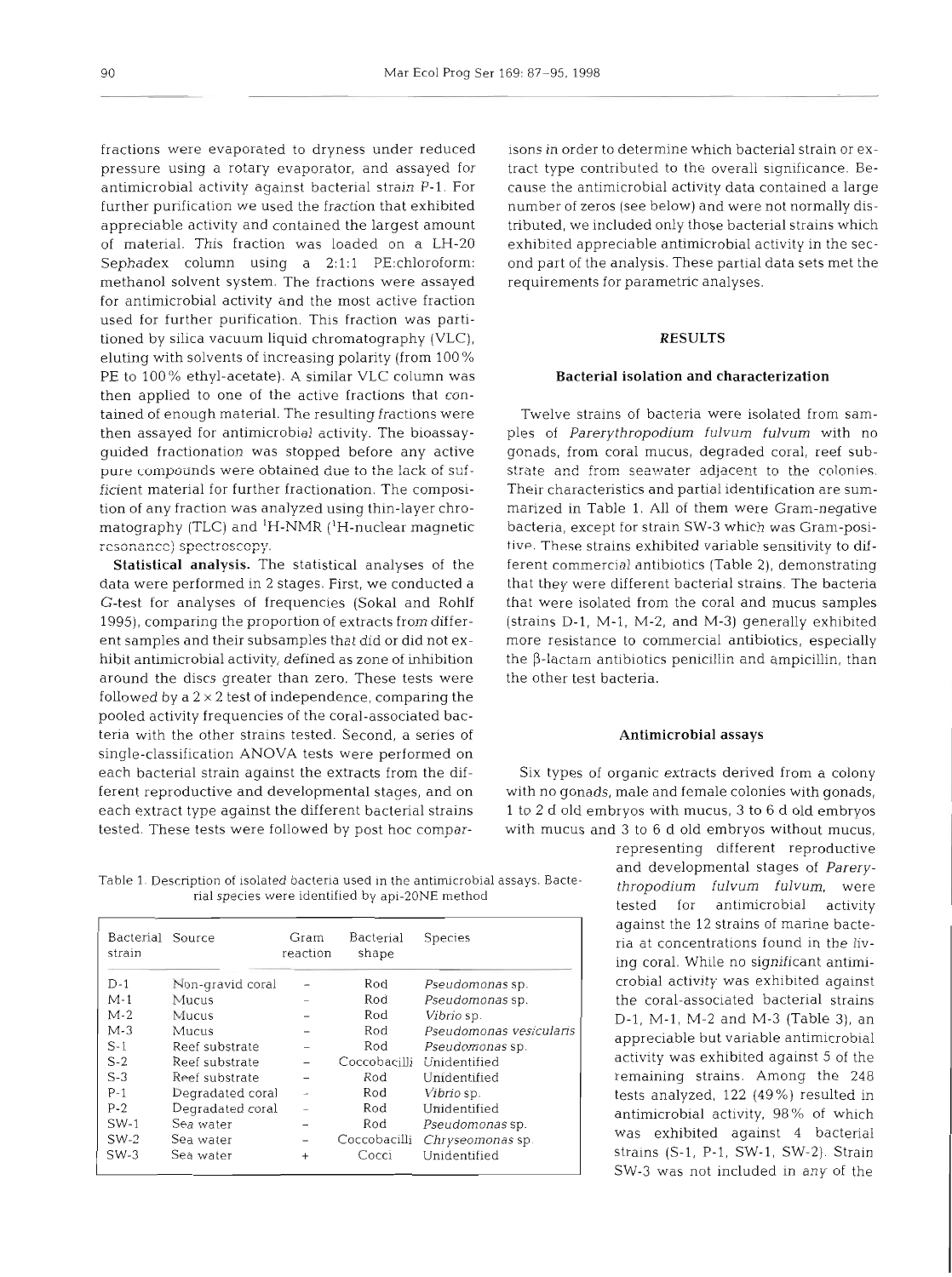| Bacterial<br>strain | Kanamycin<br>$(30 \mu g)$ | Penicillin-G<br>$(10 \mu g)$ | Ampicillin<br>$(10 \mu g)$ | Streptomycin<br>$(10 \mu g)$ | Erythromycin<br>$(15 \mu g)$ | Tetracycline<br>$(30 \mu g)$ |
|---------------------|---------------------------|------------------------------|----------------------------|------------------------------|------------------------------|------------------------------|
| $D-1$               | R                         | R                            | R                          |                              | 16                           | 10                           |
| $M-1$               |                           |                              | 19                         |                              | 18                           | 3                            |
| $M-2$               | 13                        |                              | R                          |                              | 10                           |                              |
| $M-3$               | 10                        |                              | 10                         |                              | 14                           |                              |
| $S-1$               | ◠                         | 20                           | 25                         | R                            | 20                           | 14                           |
| $S-2$               |                           | R                            | R                          |                              | nd                           |                              |
| $S-3$               |                           |                              | 13                         |                              | 6                            | 6                            |
| $P-1$               |                           | 10                           | 14                         |                              | 10                           | 10                           |
| $P-2$               | 25                        | 20                           | 25                         | 20                           | 10                           | 6                            |
| $SW-1$              | 25                        | 25                           | 25                         | 25                           | 25                           | 25                           |
| $SW-2$              | 6                         | 28                           | nd                         | 11                           | 34                           | 20                           |
| $SW-3$              | 14                        | 25                           | 25                         | 19                           | 25                           | 16                           |

Table 2. Sensitivity of the isolated test bacteria to commercial antibiotics. The applied concentrations are noted in parentheses. Sensitivity is expressed as inhibition zones (diameter in mm) around each antibiotic disc, R: resistance to antibiotics. nd: no data

Table **3.** Parerythropodjum fulvum fulvum. Antimicrobial activity of extracts from various reproductive and developmental stages described as inhibition zone (mean diameter in  $mm \pm SD$ ) against the isolated bacterial test strains

| Bacterial<br>strain | Non-gravid<br>coral | Gonad-bearing<br>female | Gonad-bearing<br>male | $1-2$ d old<br>embryos<br>+ mucus | $3-6$ d old<br>embryos<br>+ mucus | $3-6$ d old<br>embryos |
|---------------------|---------------------|-------------------------|-----------------------|-----------------------------------|-----------------------------------|------------------------|
| $D-1$               |                     |                         |                       |                                   |                                   |                        |
| M-1                 | $0.5 \pm 0.41$      | $0.3 \pm 0.47$          |                       |                                   |                                   |                        |
| $M-2$               |                     |                         |                       |                                   |                                   |                        |
| $M-3$               |                     |                         |                       |                                   |                                   |                        |
| $S-1$               | $5.9 \pm 0.45$      | $6.6 \pm 0.45$          | $5.7 \pm 1.25$        | $3.9 \pm 1.24$                    | $2.7 \pm 1.21$                    | $3.8 \pm 0.40$         |
| $S-2$               |                     |                         |                       |                                   |                                   |                        |
| $S-3$               |                     |                         |                       |                                   |                                   |                        |
| $P-1$               | $5.2 \pm 1.95$      | $6.1 \pm 1.24$          | $4.2 \pm 2.71$        | $3.5 \pm 0.76$                    | $0.8 \pm 0.80$                    | $4.7 \pm 0.47$         |
| $P-2$               |                     |                         |                       |                                   |                                   |                        |
| $SW-1$              | $3.8 \pm 0.62$      | $2.7 \pm 0.75$          | $2.5 \pm 0.50$        | $2.2 \pm 0.90$                    | $0.8 \pm 0.62$                    | $2 \pm 0$              |
| $SW-2$              | $2.9 \pm 0.61$      | $2.7 \pm 1.11$          | $3.3 \pm 1.30$        | $1.5 \pm 0.87$                    | $0.5 \pm 0.5$                     | $1 \pm 0$              |
| $SW-3$              | $2 \pm 0$           | $1 \pm 1.41$            | $1.3 \pm 1.25$        | $1 \pm 1.41$                      |                                   |                        |

data analysis, even though the results for this strain are presented in Table 3, since it grew very poorly. Comparison of pooled activity frequencies of coral-associated bacterial strains (D-l, M-l, M-2, and M-3) wlth the pooled activity frequencies of non-associated coral bacterial strains showed a significant difference (G-test of independence,  $p \ll 0.001$ ).

The highly variable yet considerable activity of extracts from different reproductive and developmental stages against 4 of the 12 bacterial strain tested (S-l, P-l, SW-1, SW-2) was analyzed using a series of single-classification ANOVAs. These tests were performed on each of the 4 bactenal strains against the different extracts, and on each extract type against the different sensitive bacteria. All tests resulted in high significance (p < 0.001). Post hoc comparisons revealed that the activities were variable among the different sensitive bacteria and among the extract types.

Vibrio sp. strain P-l exhibited high sensitivity against the coral extracts (Table **3).** Because it was isolated from necrotic tissue and thus was a potentially pathogenic marine bacterium, we used it for further antimicrobial analyses. The results revealed that the MIC of the crude extract of coral with no gonads against *Vibrio* sp. strain P-1 was 1.25 mg m $l^{-1}$  of growth medium. Moreover, the overall mechanism of action of antimicrobial agent/s of the coral crude extract was bacteriocidal. This was determined by the fact that viable counts decreased over time, while the turbidity of the test culture remained constant.

In order to test the possible contribution of the coralassociated bacteria to the overall antimicrobial activity, the bactenal strains D-l, M-l, M-2 and M-3 were extracted and assayed against Vibrio sp. strain P-1. These assays resulted in no growth inhibition of the test bacterium.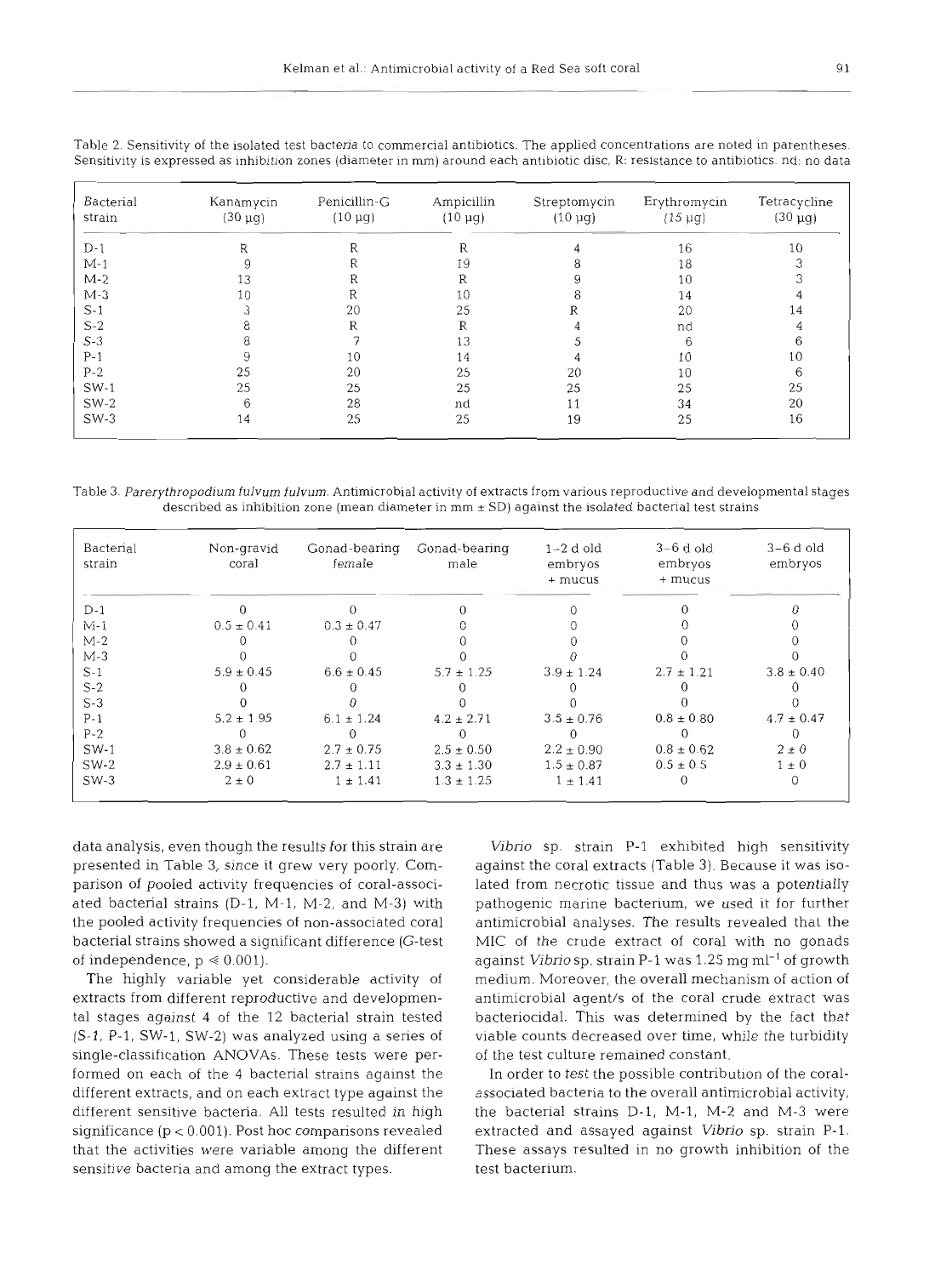

Fig. 1. Parerythropodium fulvum fulvum. Bioassay-guided fractionation of antimicrobial activity of P. f. fulvum extract described as inhibition zone (mean diameter + SD) against *Vibrio* sp. strain P-1. Arrows indicate the fraction used for the following fractionation. (a) Results of solvent partitioning fractionation (n = 3 in each bar), (b) results of LH-20 Sephadex column fractionation (n indicated above each bar); (c) results of the first silica VLC (vacuum liquid chromatography) fractionation (n = 1 in each bar); and (d) results of the second silica VLC fractionation (n = 1 in each bar). PE: petrol ether, DCM: dichloromethane, BuOH: n-butanol

### **Bioassay-guided fractionation**

with no gonads by solvent partitioning yielded 3 frac-<br>
2 and 3 demonstrated high antimicrobial activity tions, which were active against *Vibrio* sp. strain P-1 (Fig. 1d). <sup>1</sup>H-NMR analyses indicated that the major (Fig. 1a). The highest activity was present in the n-compound(s) in one of the active fractions (Fig. 1c, butanol and PE soluble fractions, with mean inhibition fraction 1) seemed to be an isoprenoid. This comzones of 8.3  $\pm$  1.15 (n = 3) and 6.67  $\pm$  1.53 (n = 3) mm pound(s) contained a variety of functional groups, such respectively. Since most of the material was present in as double bonds, conjugated double bonds, hydroxyl the PE soluble fraction, it was used for further purifica- qroups and most likely also an epoxide(s). The small tion, and its fractionation with LH-20 Sephadex col-<br>amount of impurities which could not be removed umn yielded 4 fractions. The highest activity was pre- might have been responsible for the antimicrobial sent mainly in fractions 2 and 4 with mean zone of activity. TLC and <sup>1</sup>H-NMR analysis on fractions 2 and 3 inhibition of  $9.3 \pm 0.57$  (n = 3) and 8 (n = 1) mm respec-of the second VLC fractionation (Fig. 1d) revealed that tively (Fig. 1b). Fraction 2, which was the most active, they were even more complex and that they were comwas loaded on a silica VLC column and yielded 5 frac- posed of several compounds. No additional bioassaytions. Antimicrobial activity was present mainly in fractions 1, 4 and 5 (Fig. 1c). Since fraction 4 demon- ficient material and instability.

Initial fractionation of the crude extract of the colony and yielded another 4 fractions, of which only fractions ed appreciable activity and contained enough<br>rial, it was loaded on another silica VLC column,<br>yielded another 4 fractions, of which only fractions<br>d 3 demonstrated high antimicrobial activity<br>1d). 'H-NMR analyses indicate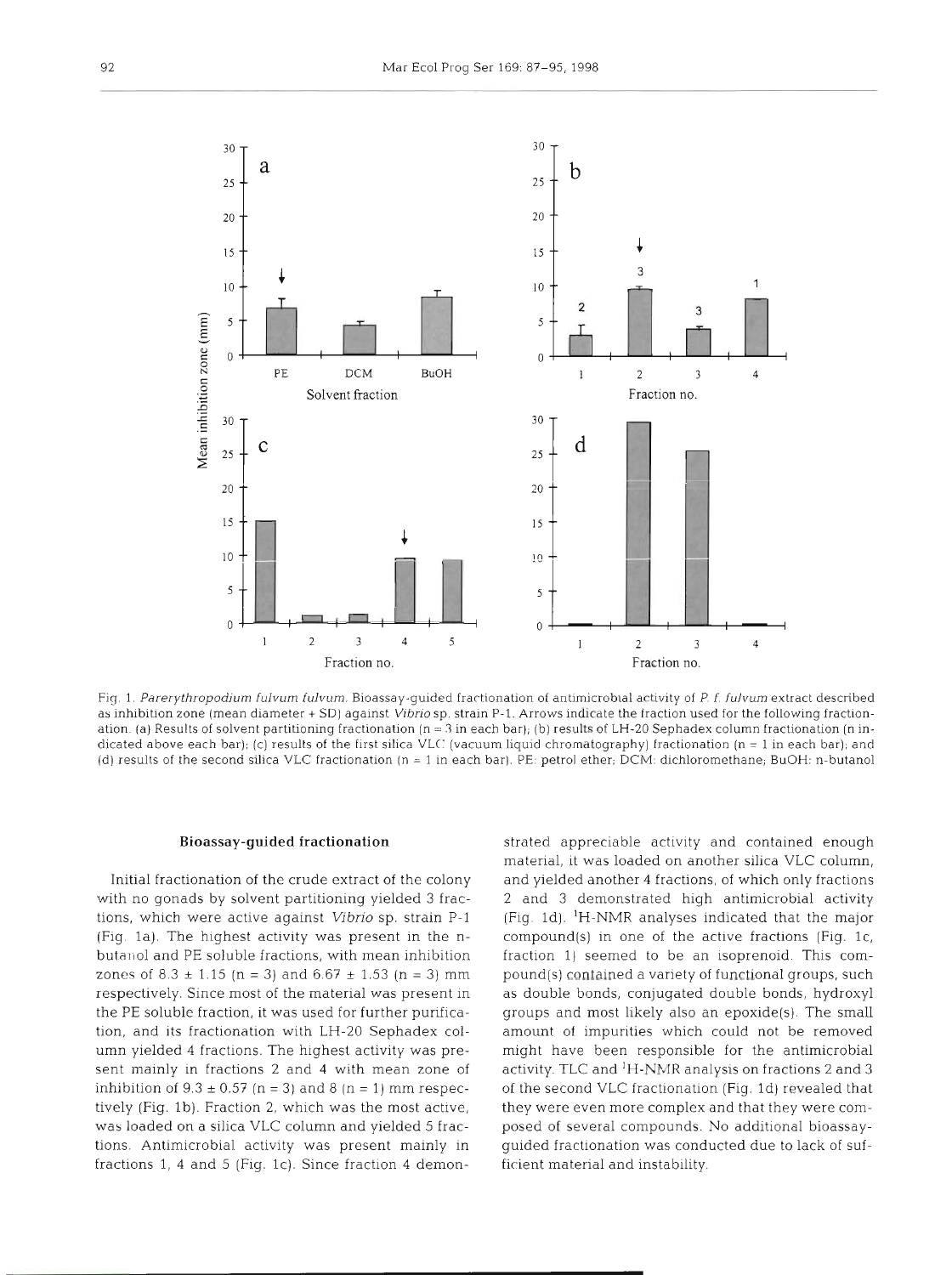## **DISCUSSION**

Extracts from different reproductive and developmental stages of *Parerythropodium fulvum fulvum*  exhibited appreciable but variable antimicrobial activity against several CO-occurring and potentially pathogenic marine bacteria isolated from the vicinity of the coral. However, no antimicrobial activity was observed against the coral-associated bacterial strains D-l, M-l, M-2 and M-3, isolated from the coral tissue and mucoid surface. Care was taken in this study to use bacteria that were either isolated from the coral or in its vicinity. The approach of using ecologically relevant bacteria as test strains, as opposed to terrestrial or marine bacteria which lack ecological relevance, has been discussed in several recent publications (Becerro et al. 1994, Slattery et al. 1995, Jensen et al. 1996). Furthermore, the antimicrobial assays in the present study were carried out at equivalent extract concentrations to those found in the living coral. The importance of using ecologically realistic extract concentrations was demonstrated by Jensen et al. (1996), who used a volumetric method on every coral sample in order to measure the natural extract concentration. Since in the current study we were interested in detecting activity differences among samples at different reproductive and developmental stages, a constant extract concentration was used. This was determined prior to the assay by calculating the mean natural concentration found in the coral. Thus, the obtained differences were due to changes in composition of the extract, rather than in the total concentration. These composition differences could be due to different concentrations of antimicrobial agents or different kinds of antimicrobial compounds present in the extract.

Several studies have demonstrated that a natural bacterial community is established in coral mucoid surfaces (Mitchell & Chet 1975, Ducklow & Mitchell 1979a. Rublee et al. 1980. Segel & Ducklo\v 1982, Ritchie et al. 1994). These bacterial populations generally appear as 'good microbes', being a source of nutrition for the coral host (Sorokin 1978, Ducklow 1990). However, such bacteria may under certain conditions become pathogenic (Mitchell & Chet 1975, Ducklow & Mitchell 1979b, Kushmaro et al. 1997). Although broad spectrum antimicrobial activity was not detected in *Parerythropodium fulvum fulvum,* as shown in other corals (Jensen et al. 1996, Koh 1997), we distinguish the ecological difference between coral associated bacteria and other bacteria isolated from the environment of the coral. The data show that no activity was present against strains D-l, M-l, M-2 and M-3 (selected coral-associated bacterial strains), whereas appreciable activity was present

against other isolated bacteria. Therefore, we conclude that the antimicrobial agents of *P. f. fulvum* are species specific rather than of a broad spectrum. Such specificity is probably important in maintaining the natural bacterial community of the coral host. In order for certain bacteria to live in close association with *P. f. fulvum,* they require the ability to resist specific antimicrobial agents produced by the coral. However, in view of the fact that  $\langle 1\% \rangle$  of living marine bacteria is culturable (Bianchi & Giuliano 1996), caution should be taken in drawing such a conclusion.

Certain symbiotic marine bacteria have been shown to be responsible for the production of secondary metabolites that were previously thought to be derived from their host (Elyakov et al. 1991, Mikki et al. 1996). These compounds in some cases were found to have anti-fungal properties, and thus protect their host from fungal attack (Gil-Turnes et al. 1989, Gil-Turnes & Fenical 1992). We have shown that the coral associated bacterial strains did not contribute to the overall coral antimicrobial activity. Nevertheless, it is still possible that the antimicrobial agents could have derived from other microbes that have not been isolated yet, or that they were not induced or extracted using the methods employed here.

The MIC of the coral crude extract against the *Vibrio*  sp. strain P-1 was 1.25 mg ml<sup>-1</sup>, while the mean natural extract concentration of *Parerythropodium fulvum fulvum* was 28 mg ml-'. This result explains the high antimicrobial activity observed in the disc-diffusion method (Table **3).** The simulation of natural concentration on a volumetric basis assumes, as described by Kim (1994), that the extracts are equally distributed throughout the volume of the coral. However, it may be possible that a higher concentration of extract, or even a higher concentration of antimicrobial compounds, accumulates at the surface of the coral, thus preventing bacterial or other harmful attacks. If this is the case, higher activity would possibly be detected if the natural concentration of an extract from the surface tissue was applied. Additional studies are needed in order to determine if a differential antimicrobial activity does indeed exist throughout the volume of corals, or of other sessile marine organisms.

Bioassay-guided fractionation of the extract of *Parerythropodium fulvum fulvurn* with no gonads indicated that its antimicrobial activity was due to the presence of a variety of secondary compounds of different polarities. Furthermore, these assays indicated that the antimicrobial agents were highly potent at low concentrations, and their presence in the extract was in trace amounts, which made it difficult to purify the active compounds. The fact that the coral-associated bacteria exhibited resistance, especially to  $\beta$ -lactam antibiotics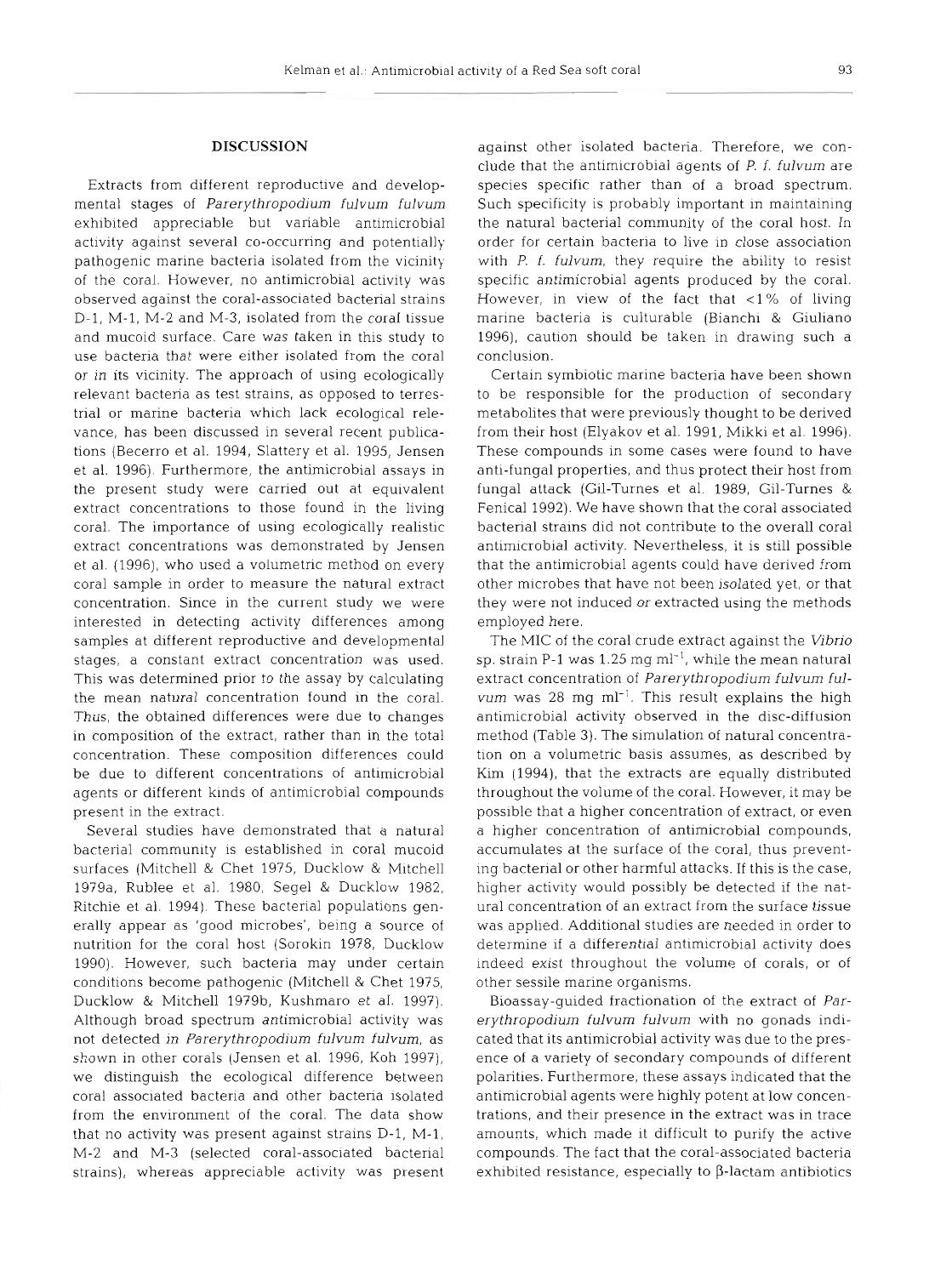(e.g. penicillin and ampicillin), raises the possibility that at least one of the antimicrobial compounds mimics the antibiotic activity of this class. Further work is still required in order to determine the nature of such compounds, and to show whether individual metabolites act in an additive or synergistic fashion towards potentially harmful bacteria.

Several investigators have discussed the relationship between antimlcrobial activity and the ability of an extract to deter potential predators (Kim 1994, Jensen et al. 1996). Given the rich assemblage of ichthyodeterrent compounds reported in many octocorals (e.g. Sammarco et al. 1987, Harvell et al. 1988, Sammarco & Coll 1988, 1992, Fenical & Pawlik 1991, Coll 1992), it still remains unclear whether a relationship exists between the palatability of a given species to predators and its antimicrobial activity. However, the feeding deterrent compound in Sinularia polydactyla, pukalide, also acts as an antimicrobial agent against cooccurring bacteria in their eggs and larvae (M. Slattery pers, comm.). Furthermore, *Parerythropodium fulvum*   $fulvum$  extracts have demonstrated strong unpalatability to reef fish (Kelman 1998). In turn, these findings suggest that natural products of this coral play an important role in the overall protection against microorganisms or other harmful agents.

Fusetani et al. (1996) demonstrated antimicrobial activity in eggs of the stony coral *Montipora digitata*  against terrestrial microbes. Our study provides the first comprehensive evidence for antimicrobial activity in coral embryos against co-occurring marine bacteria. Palatability experiments performed with the embryo extracts against reef fish have revealed an appreciable feeding deterrence (Kelman 1998). Hence, our results demonstrate that natural products present in developmental stages of *Parerythropodium fulvum fulvum*  play an important role in the broad-spectrum protection against microorganisms and predators. Further studies are warranted in order to better understand the ecological role of marine natural products, especially those derived from various developmental stages, in the mediation of coral-microbe interactions.

Acknowledgements. We thank E. Rosenberg for his excellent guidance and suggestions throughout this study. We are grateful to M. Slattcry and 3 anonymous reviewers for helpful comments that jmproved the manuscript We thank the staff of the Inter University Institute of Marine Biology at Eilat for their hospitality and facilities. We thank A. Rudi for the NMR work, D. Wool for statistical advice, and N. Paz and C. Shapiro for editorial assistance. This paper IS part of a thesis presented as partial fulfillment of the M.Sc. dissertation submitted by D.K. to Tel Aviv University. This research was supported in part by a grant to Y.B. from the Israel Science Foundation.

### LITERATURE CITED

- Amade P, Charroin C, Baby C, Vacelet J (1987) Antimicrobial activities of marine sponges from the Mediterranean Sea. Mar Biol 94:271-275
- Amade P, Pesando D, Chevolot L (1982) Antimicrobial activities of marine sponges from French Polynesia and Brittany. Mar Biol 70:223-228
- Antonius A (1985) Black band disease infection experiments on hexacorals and octocorals. Proc 5th Int Coral Reef Congr, Tahiti 6:155-160
- Barry AI (1980) Procedures and theoretical consideration for testing antimicrobial agents in agar media. In: Lorian V (ed) Antibiotics in laboratory medicine. William & Wilkin, Baltimore, MD, p 1-16
- Becerro MA, Lopez NI, Turon X, Uriz MJ (1994) Antimicrobial activity and surface bacterial film in marine sponges. J Exp Mar Biol Ecol 179:195-205
- Benayahu Y, Loya Y (1977) Space partitioning by stony corals, soft corals and benthic algae on the coral reefs of the northern Gulf of Eilat (Red Sea). Helgol Wiss Meeresunters 30:362-382
- Benayahu *Y.* Loya Y (1983) Surface brooding in the Red Sea soft coral Parerythropodium fulvum fulvum (Forskål, 1775). Biol Bull (Woods Hole) 165353-369
- Bergquist PR. Bedford JJ (1978) The incidence of antibacterlal activity in marine Demospongiae, systematic and geographic considerations. Mar Biol 46:216-221.
- Bianchi A, Giuliano L (1996) Enumeration of viable bactena in marine pelagic environment. Appl Environ Microbiol 62(1):174-177
- Bowden B, Coll J, Tapiolas D, Willis R (1985) Some chemical aspects of spawning in alcyonacean corals. Proc 5th Int Coral Reef Congr, Tahiti 4:325-329
- Burkholder PR, Burkholder LM (1958) Antimicrobial activity of horny COrals. Science 127:1174-1175
- Burkholder PR, Ruetzler K (1969) Antimicrobial activity of some marine sponges. Nature 222:983-984
- Coll JC (1992) The chemistry and chemical ecology of octocorals (Coelenterata, Anthozoa, Octocorallia). Chem Rev 92(4):613-631
- Coll JC, Leone PA, Bowden BF, Carroll AR, Konig GM, Heaton A, de Nys R, Maida M. Alino PM, Willis RH, Babcock RC:, Flonan 2, Clayton MN, Mlller RL, Alderslade PN (1995) Chemical aspects of mass spawning in corals. 11. (-1- Epi-thunbergol, the sperm attractant in the eggs of the soft coral Lobophyton crassum (Cnidaria: Octocorallia) Mar Biol 123:137-143
- Coll JC, Price IR, Konig GM, Bowden BF (1987) Algal overgrowth of alcyonacean soft corals. Mar Biol 96:129–135
- Ducklow WH (1990) The biomass, production and fate of bacteria in coral reefs. In: Dubinsky Z (ed) Ecosystems of the world: coral reefs. Elsevier, New York, p 265-289
- Ducklow WH, Mitchell R (1979a) Bacterial populations and adaptations in the mucus layers on living corals. Limnol Oceanogr 24:715-725
- Ducklow WH, Mitchell R (1979b) Composition of mucus released by coral reef coelenterates. Limnol Oceanogr 24: 706-714
- Edmunds PJ (1991) Extent and effect of black band disease on a Caribbean reef. Coral Reefs 10.161-165
- Elyakov GB, Kuznetsova T, Mikhailov VV, Maltsev II, Voinov VG, Fedorcycy SA (1991) Brominated diphenyl ethers from a mannc bacterium associated with the sponge *Dvsr*dea *sp.* Experientia (Basel) 4?:632-633
- Fenical W. Pawlik JR (1991) Defensive properties of secondary metabolites from the Caribbean gorgonian coral.